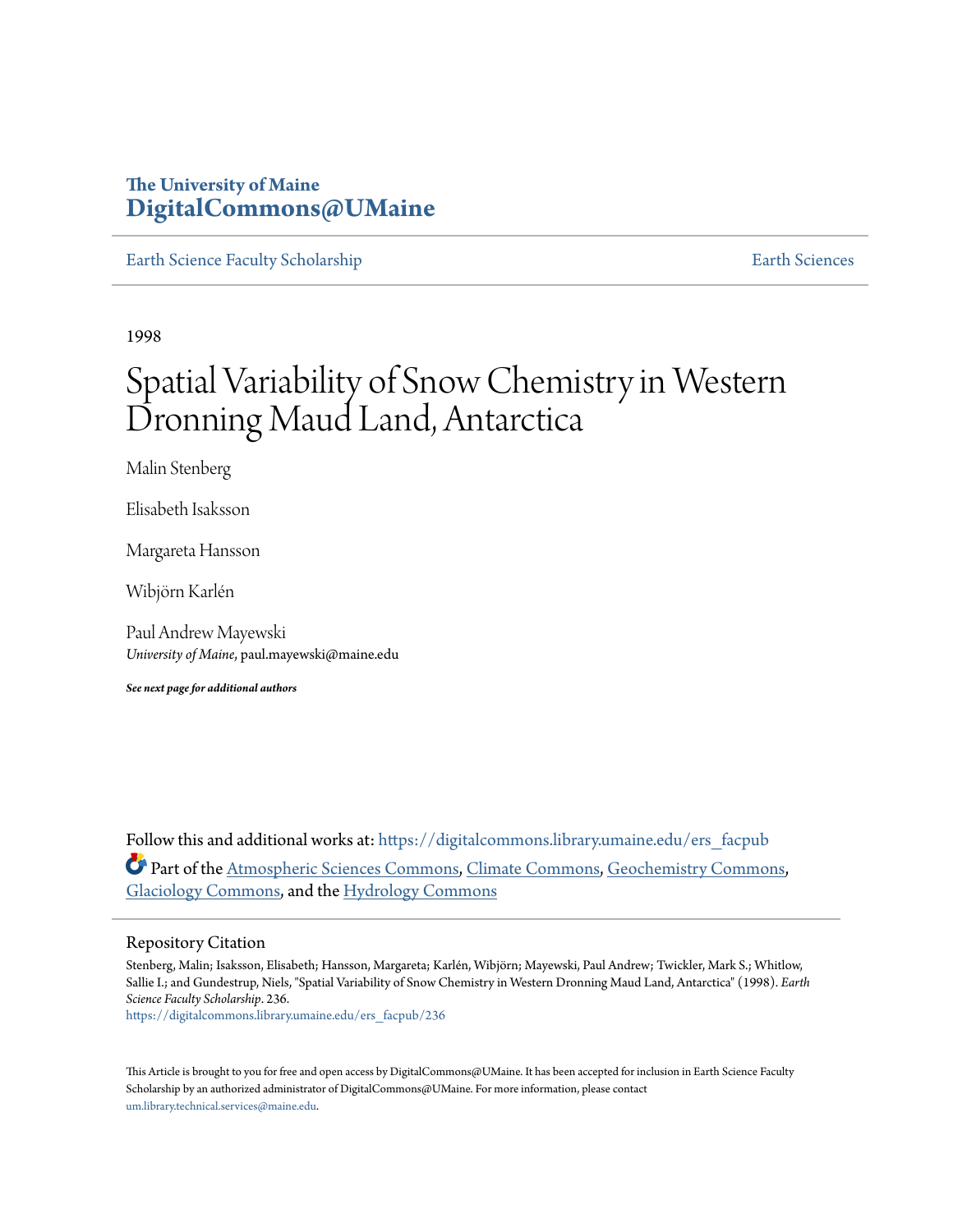#### **Authors**

Malin Stenberg, Elisabeth Isaksson, Margareta Hansson, Wibjörn Karlén, Paul Andrew Mayewski, Mark S. Twickler, Sallie I. Whitlow, and Niels Gundestrup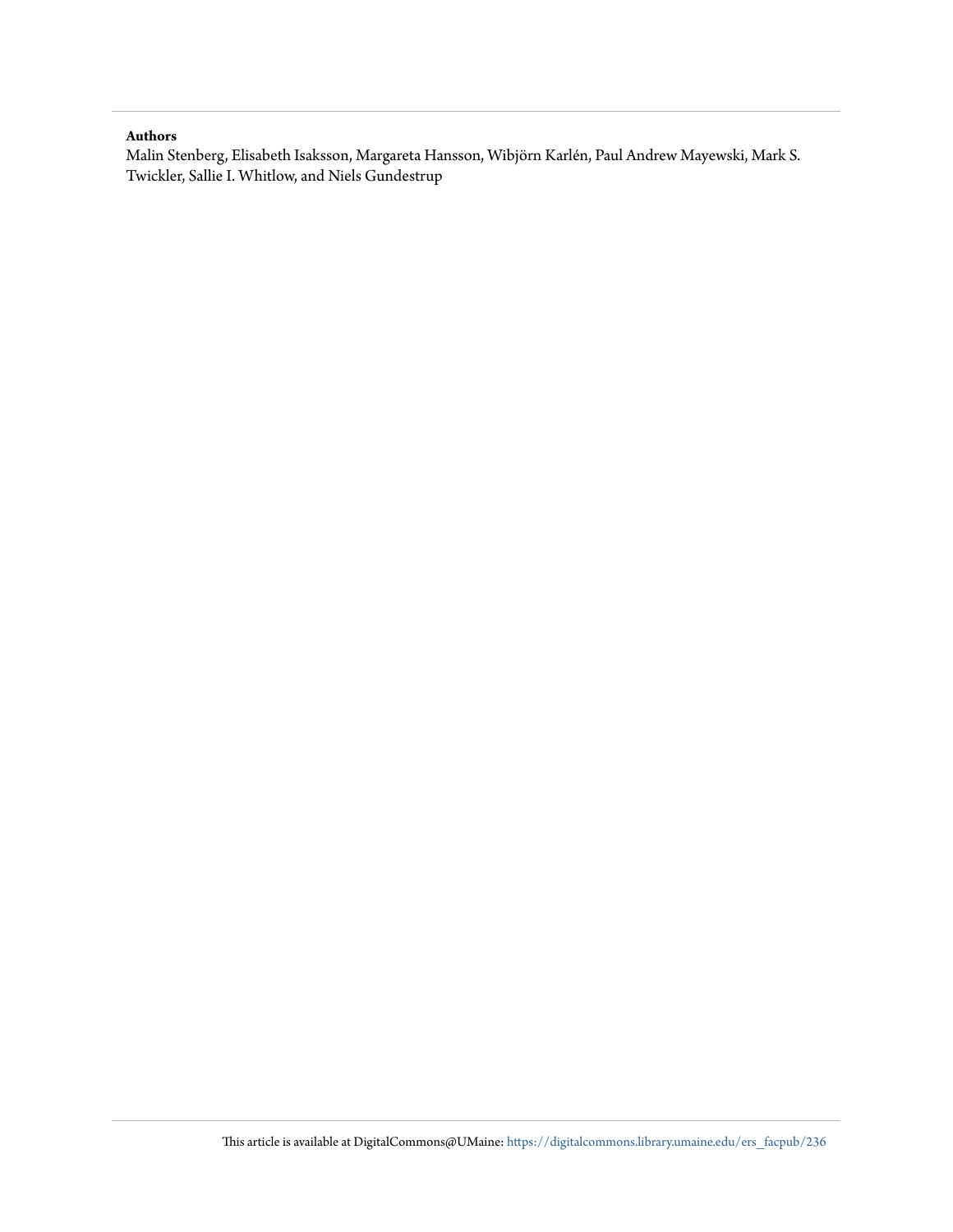## Spatial variability of snow chemistry in western Dronning Maud Land, Antarctica

MALIN STENBERG<sup>, I</sup> ELISABETH ISAKSSON,<sup>2</sup> MARGARETA HANSSON,<sup>3</sup> WIBJÖRN KARLÉN,<sup>1</sup>

PAUL A. MAYEWSKI,<sup>4</sup> MARK S. TWICKLER,<sup>4</sup> SALLIE I. WHITLOW,<sup>4</sup> NIELS GUNDESTRUP<sup>5</sup>

 $1$ Department of Physical Geography, Stockholm University, S-106 91 Stockholm, Sweden

<sup>2</sup> Norwegian Polar Institute, Middlethuns gt. 29, Box 5072-Majorstua, N-0301 Oslo, Norway

 $3^{3}$ Department of Meteorology, Stockholm University, S-10691 Stockholm, Sweden

<sup>4</sup>Glacier Research Group, Institute for the Study of Earth, Oceans and Space, University of New Hampshire, Durham, NH 03824, U.S.A.

 $^5$ The Niels Bohr Institute, Department of Geophysics, University of Copenhagen, Juliane Maries Vej 30, DK-2100 Copenhagen O, Denmark

ABSTRACT. During the austral summer of 1993–94 a number of 1–2 m deep snow pits were sampled in connection with firn-coring in western Dronning Maud Land, Antarctica. The traverse went from 800 to about 3000 m a.s. l. upon the high-altitude plateau. Profiles of cations (Na<sup>+</sup>, K<sup>+</sup>, Mg<sup>2+</sup>, Ca<sup>2+</sup>), anions (Cl<sup>-</sup>, NO<sup>3-</sup>, SO<sub>4</sub><sup>2</sup>-, CH<sub>3</sub>SO<sub>3</sub><sup>-</sup>) and stable oxygen isotopes ( $\delta^{18}O$ ) from II snow pits are presented here. Close to the coast 2 m of snow accumulates in about 2-3 years, whilst at sites on the high-altitude plateau 2 m of snow accumulates in 10-14 years. The spatial variation in ion concentrations shows that the ions can be divided into two groups, one with sea-salt elements and methane sulfonate and the other with nitrate and sulfate. For the sea-salt elements and methane sulfonate the concentrations decrease with increasing altitude and increasing distance from the coast, as well as with decreasing temperature and decreasing accumulation rate. For nitrate and sulfate the concentrations are constant or increase with respect to these parameters. This pattern suggests that the sources for sea-salt elements and methane sulfonate are local, whereas the sources for nitrate and sulfate are a mixture of local and long-range transport.

#### INTRODUCTION

An understanding of the spatial variability and of the factors controlling the distribution of ions is essential for the interpretation of ion chemistry records from deep ice cores drilled at a single site. Snow-pit studies are a useful tool for the study of the spatial variability since we can directly compare variations in the snow chemistry with meteorological measurements and thus interpret variations in sources, transport and deposition processes. A number of different traverses and studies have been conducted to map the trends in chemistry over the Antarctic continent. Mulvaney and Wolff (1994) compiled the spatial variability of concentrations of major anions  $(CI^T, NO^{3-}, SO_4^{2-})$  in Antarctic snow and firn. This study shows that there are still large areas of the continent where data are lacking.

In order to improve the coverage of data, a Swedish expedition visited the coastal area and the polar plateau in western Dronning Maud Land (DML) during the austral summer of 1993-94 (Fig. I). This area of DML is of particular interest because it has been selected as a potential deepdrilling site by the European Project for Ice Coring in Antarctica. The traverse was performed as a part of the International Trans-Antarctic Scientific Expedition. The major objectives of the program include study of the spatial variability of ions, stable oxygen isotopes and snow accumulation and also the climate variability during the last 100- 200 years using shallow firn cores. Both firn cores and snow samples from pits were collected during the expedition, and



Fig. 1. Map showing locations of the snow pits in western Dronning Maud Land, Antarctica.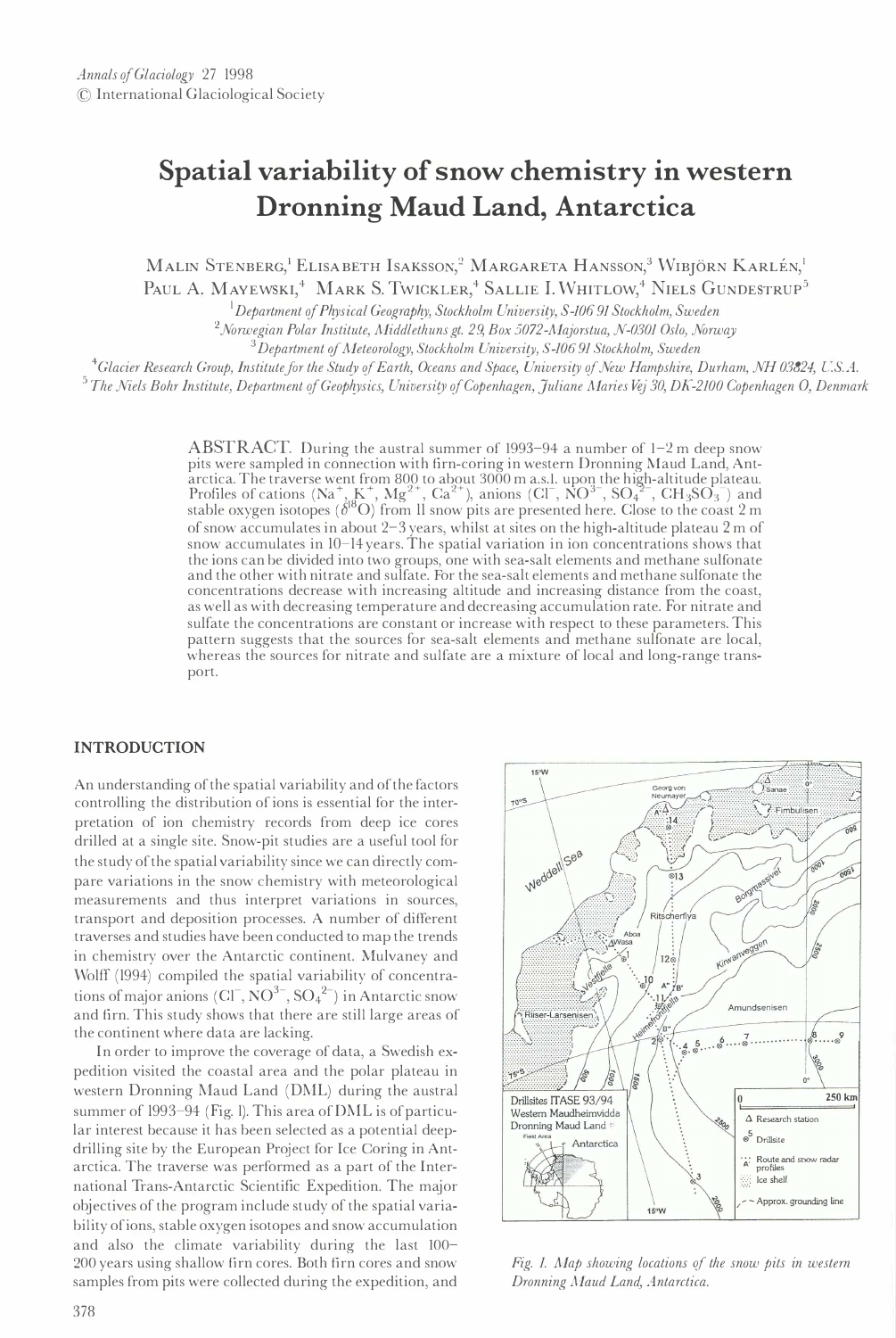in this paper we report the results from the snow pits. The aims of the snow-pit study were to investigate the spatial variability of ions  $(Na^+, K^+, Mg^{2+}, Ca^{2+}, Cl^-, NO^{3-},$  $SO_4^2$ ,  $CH_3SO_3^-$  and oxygen isotopes and to study the influence of different parameters such as altitude, distance from sources, temperature, snow-accumulation rate and aerosol properties on the spatial variability of the different ions. The spatial variability is particularly important when looking at different ratios such as the ratio between  $CH<sub>3</sub>SO<sub>3</sub><sup>-</sup>$  and  $SO<sub>4</sub><sup>2</sup>$ .

Only a few studies of snow chemistry have been conducted in western DML. Major ions were measured from the coast to 120 km inland on the Riiser-Larsenisen ice shelf (Gjessing, 1984). One 20 m long firn core from the high-altitude plateau (75° S, 2° E) has been analyzed for major anions and cations (Isaksson, 1994). At a few stations along the coast of Antarctica, air samples of major chemical components have been measured in order to study seasonal cycles. At the German coastal station Georg von Neumayer in DML (Fig. I) year-round measurements have been conducted since 1983 (Wagenbach and others, 1988).

#### SITE DESCRIPTION

The traverse started in the coastal area on the flat Riiser-Larsenisen ice shelf (Fig. 1) and continued over the undulating ice surface northwest of the mountain range Heimefrontfjella. There is an increase in altitude at Heimefrontfjella of about 1000 m up to the high-altitude plateau, Amundsenisen. At Amundsenisen the surface topography is relatively flat, and in part of this area sastrugi, typically a few meters long and 10-SO cm high, are frequent.

Table 1. Site locations and general field data

| Site           | Latitude                    | Longitude           | Altitude | Distance<br>from coast | Pit<br>depth   | 10 <sub>m</sub><br>temp. | $A$ pprox.<br>accum. |  |
|----------------|-----------------------------|---------------------|----------|------------------------|----------------|--------------------------|----------------------|--|
|                |                             |                     | m a.s.l. | km                     | m              | $^{\circ}C$              | cm w.e. $l^{-1}$     |  |
|                | $73^{\circ}27.5'$ S         | $12^{\circ}33.7'$ W | 800      | 150                    | $^{2}$         | $-22.7$                  | 28                   |  |
| $\mathfrak{2}$ | $74^{\circ}577'$ S          | $11^{\circ}48.1'W$  | 2150     | 330                    | $\mathfrak{2}$ | $-33.4$                  | 12                   |  |
| 3              | $78^{\circ}01.5'$ S         | $10^{\circ}59.2'$ W | 2151     | 520                    | $\overline{2}$ | ND                       | 9                    |  |
| $\overline{4}$ | $75^{\circ}33.2^{\prime}$ S | $09^{\circ}45.9'$ W | 2400     | 380                    | $\mathfrak{2}$ | $-37.4$                  | 7                    |  |
| 5              | $75^{\circ}28.8'$ S         | $09^{\circ}05.4'$ W | 2600     | 400                    | $\overline{2}$ | $-39.5$                  | 6                    |  |
| 7              | $75^{\circ}30.2$ 'S         | $04^{\circ}35.2'$ W | 2750     | 510                    | $\mathfrak{2}$ | $-42.0$                  | 6                    |  |
| 9              | $75^{\circ}30.0$ 'S         | $02^{\circ}40.6'$ E | 3100     | 710                    | $\mathfrak{2}$ | $-45.0$                  | 5                    |  |
| 10             | $73^{\circ}570'$ S          | $19^{\circ}04.5'$ W | 1100     | 218                    | 1              | $-22.8$                  | 15                   |  |
| $\mathbf{1}$   | $74^{\circ}15.6'$ S         | $11^{\circ}45.5'$ W | 1350     | 280                    |                | $-22.4$                  | 15                   |  |
| 12             | $73^{\circ}39.0'$ S         | $09^{\circ}42.9'$ W | 1300     | 220                    | 1.2            | $-26.4$                  | 13                   |  |
| 13             | $72^{\circ}01.1^{\prime}$ S | $08^{\circ}45.1'$ W | 850      | 130                    | 9              | $-19.7$                  | 39                   |  |

The coring sites were chosen to cover as much distance as possible between the coast and the polar plateau in order to determine the spatial variability of ions and oxygen isotopes. Altogether, 14 cores were drilled to a depth of 10- 30 m, and 1-2 m deep snow pits were dug at each drilling site. In this paper we present data from the 11 snow pits that have been analyzed so far, from 800 up to 3000 m a.s.l. distributed over a distance of about 700 km (Fig. 1; Table 1). Site altitudes vs distance from the coast are shown in Figure 2.

Previous glaciological studies in this coastal area have shown that the snow-accumulation rate decreases rapidly with increasing distance from the sea, from about 40 cm w.e.

 $a^{-1}$  on the Riiser-Larsenisen ice shelf to  $\lt 8$  cm w.e.  $a^{-1}$  at 3000 m a.s.l. (Isaksson and Karlén, 1994a, b; Isaksson and others, 1996). Continuous snow radar measurements made along the same traverse route have revealed a large spatial variability in snow accumulation rate (Richardson and others, 1997). The radar surveys showed that the accumulation rate varies considerably in the coastal region, which has an undulating topography. Even larger variations can be found in areas with a large altitudinal gradient, such as the grounding line and around Heimefrontfjella. On the flat, high-altitude plateau the variations in accumulation are less pronounced (Richardson and others, 1997). The seasonal variation and frequency of precipitation is of importance for the snow record of wet scavenged atmospheric components. Accumulation rates from stake measurements in this area have indicated that only 3-23% of the total accumulation can be attributed to the summer season from December to February (Näslund and others, 1991).



Fig. 2. Site altitudes (m a.s.l) vs distance from coast (km). Locations of sites are given in Figure 1.

#### SAMPLING

At each coring site a shallow  $(1-2 \text{ m})$  snow pit was dug 100 m upwind from local contamination sources. The spoils were dumped in the downwind direction in order to avoid direct contamination. The sampling wall, at the upwind side of the pit, was cleaned by removing IS-20 cm with a shovel and an additional 4-S cm with a scraper. The sampling was performed by personnel wearing clean suits, polyethylene gloves and face masks. All tools used for digging and sampling were made of Plexiglas or polyethylene, and were thoroughly washed with double-deionized water  $(resistivity > 18M\Omega)$  from a Milli-Q system. Samples for ion analysis and stable oxygen isotope analysis were taken at 2 cm intervals, and for density measurements at 3 cm intervals. Samples for chemical analyses were collected in precleaned (double-deionized water) 60 ml polypropylene bottles (Nalgene). The bottles were stored in a freezer  $(-15^{\circ}C)$ during subsequent transport by ship to the freeze room  $(-25^{\circ}C)$  at the Department of Meteorology, Stockholm University. Some of the samples for ion analysis were flown directly from Cape Town to the University of New Hampshire. All samples were kept frozen during transport and were melted just prior to analysis.

#### ANALYTICAL METHODS

Ion concentrations were measured by ion chromatography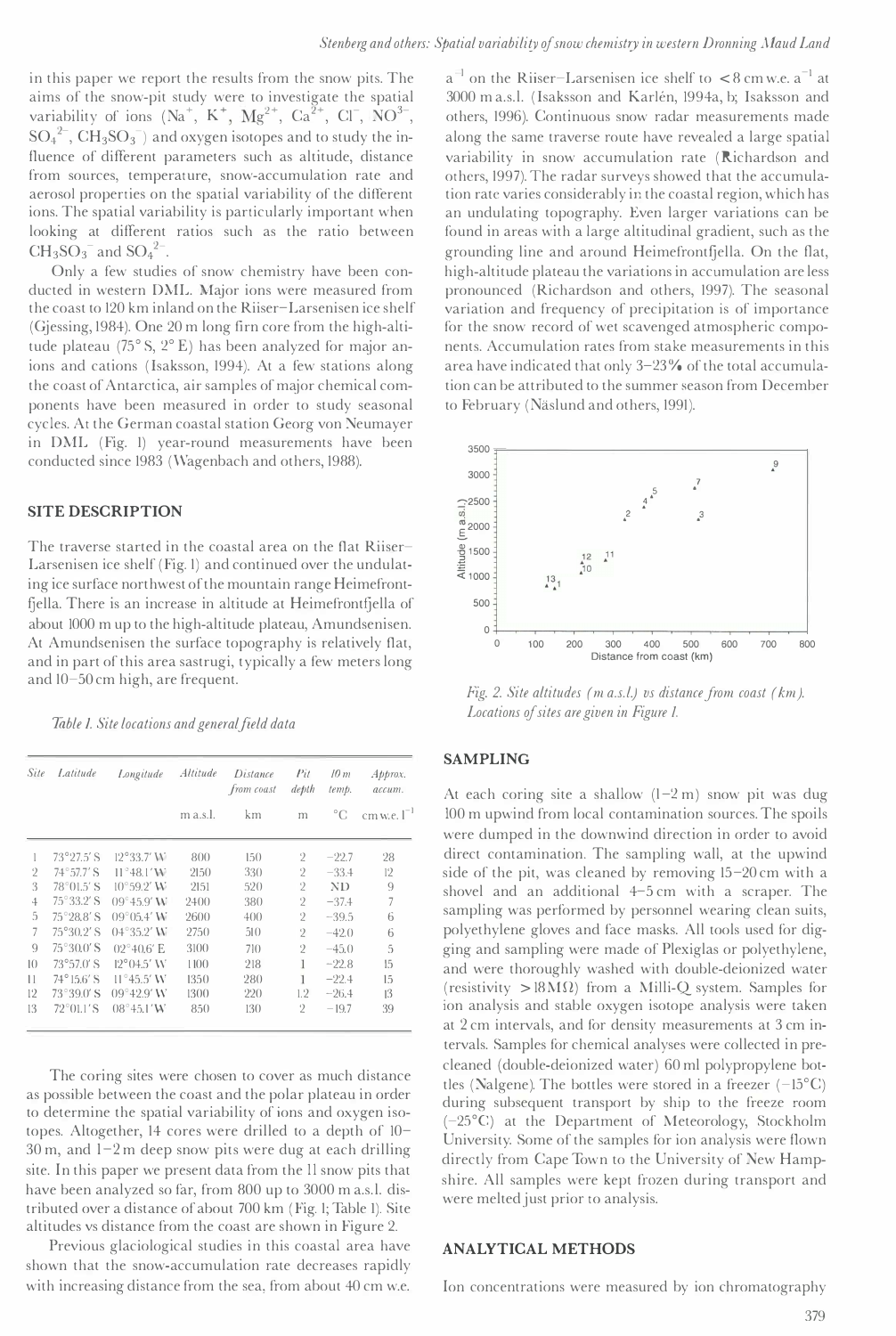(Dionex). Samples from snow pits 1-4 were analyzed at the University of New Hampshire, and samples from snow pits 5-13 were analyzed at the Department of Meteorology, Stockholm University. Comparisons were made between the two laboratories, and the results showed good agreement. Separator columns (AS4A), eluent 1.8 mM Na<sub>2</sub>CO<sub>3</sub> and  $1.7 \text{ mM}$  NaHCO<sub>3</sub>, were used for analyses of anions (CI<sup>-</sup>, NO<sup>3-</sup>, SO<sub>4</sub><sup>2-</sup>), and CSI2 columns with eluent  $20 \text{ mM}$ methane sulfonic acid were used for analyses of cations ( $Na<sup>+</sup>$ ,  $K^+$ ,  $Mg^{2+}$ ,  $Ca^{2+}$ ). Methane sulfonate (CH<sub>3</sub>SO<sub>3</sub><sup>-</sup>, also commonly abbreviated MSA<sup>-</sup>) was analyzed separately on AS4 columns with eluent 7 mM NaOH and 100 mM NaOH or  $0.5 \text{ mM }$  NaHCO<sub>3</sub>. The average analytical error was estimated to be less than  $+10\%$  for all ions reported.

Potassium concentrations are not reported for snow pits 5-13 due to insufficient separation from an unknown peak in the chromatogram. Neither are Ca<sup>2+</sup> values reported for those pits, due to too high background concentrations.

The stable oxygen isotope analysis was performed by mass spectroscopy at the Department of Geophysics, University of Copenhagen. The  $\delta^{18}O$  value, expressed in ‰, describes the relative deviation of <sup>18</sup>O in the precipitation compared to Standard Mean Ocean Water (Dansgaard, 1964). The measuring accuracy is better than 0.1%.

#### RESULTS AND DISCUSSION

General information for each snow pit is presented in Table l, and chemical data for eight ions and  $\delta^{18}O$  are given in Table 2. Dating of the snow stratigraphy was performed using all available data on seasonal chemical variations. The depth of the snow pits varied between I and 2 m. At the coast 2 m of snow accumulate in about 2-3 years, while

at high-altitude sites 2 m of snow accumulate in about 10- 14 years. Thus, the mean concentrations represent snow accumulated over 2-14 years. In order to compare data from the same time period, a mean value for the two most recent years was calculated for each snow pit (in parentheses in Table 2). This 2 year mean value was found not to deviate more than 30% from the overall mean value, except for elevated mean values for  $NO_3^-$ ,  $SO_4^2^-$  and  $CH_3SO_3^-$  in the snow pits from the high-altitude plateau (pits 2-5, 7 and 9). For  $NO<sub>3</sub>$ <sup>-</sup> this is in accordance with suggested post-depositional losses of  $HNO<sub>3</sub>$  (Neubauer and Heumann, 1988) which lead to an increase of the  $\mathrm{NO_3}^-$  concentration toward the surface. The elevated concentrations of  $SO_4^2$  in the upper snow layers can be attributed to the eruption of Mount Pinatubo in 1991, which greatly increased the stratospheric loading of  $SO_4^{2-}$  aerosols over Antarctica during 1991-93 (e.g. Caccianni and others, 1993; Hoffmann and others, 1994; Saxena and others, 1995), or to the change in circulation pattern during the 1991-93 El Niño event. The elevated concentrations of  $CH_3SO_3^-$  can be attributed to the El Nifio event. This connection between elevated  $CH<sub>3</sub>SO<sub>3</sub>$  concentrations in Antarctic snow and El Niño circulation pattern was first suggested by Legrand and Feniet-Saigne (1991) based on a record from the South Pole. Both the volcanic signal and the signal attributed to the 1991-93 El Nifio event have been observed in snow pits at the South Pole (Dibb and Whitlow, 1996).

The ratio between  $Cl^-$  and  $Na^+$  (Fig. 3) varies from a minimum of 1.16, close to the sea-water molar ratio, up to single maximum values of 14 at some sites. No surplus of  $Na<sup>+</sup>$  compared to Cl<sup>-</sup> is noted in any sample. We chose to use  $Na^+$ , in accordance with most other investigators of Antarctic snow and ice chemistry, as the sea-salt indicator for calculation of the non-sea-salt (nss) fraction of the total con-

Table 2. Chemical data with mean ion concentrations (in  $\mu$ eq  $\bar{l}$ ) and  $\delta^{l8}O$  (in ‰). R is the molar ratio of (CH<sub>3</sub>SO<sub>3</sub>)  $CH_3SO_3^-$  + nss $SO_4^2$ ). This ratio and the  $C\Gamma/N^4$  molar ratio are given as mean values of individual ratios. In parentheses are the mean values for the years 1992 and 1993

| Site           | $Na+$          | $K^+$          |      | $nssK^+$ $Mg^{2+}$ | $nssMg^{2+}$ $Ca^{2+}$ |                |      |                |      |                |                | $nssCa^{2+}$ CF $nssCT$ $NO_3^ SO_4^{-2-}$ $nssSO_4^{-2-}$ | $CH_3SO_3^-$   |           | $RI C\Gamma/\mathcal{N}a^+$ | $\delta^{18}O$       |
|----------------|----------------|----------------|------|--------------------|------------------------|----------------|------|----------------|------|----------------|----------------|------------------------------------------------------------|----------------|-----------|-----------------------------|----------------------|
|                | 2.28<br>(1.67) | 0.06<br>(0.05) | 0.01 | 0.58<br>(0.42)     | 0.06                   | 0.12<br>(0.09) | 0.02 | 2.98<br>(2.32) | 0.33 | 0.73<br>(0.81) | 1.45<br>(1.45) | 1.17                                                       | 0.18<br>(0.20) | 0.27      | 1.5                         | $-26.0$<br>$(-26.0)$ |
| $\overline{2}$ | 0.80<br>(0.81) | 0.04<br>(0.04) | 0.02 | 0.20<br>(0.20)     | 0.04                   | 0.06<br>(0.06) | 0.03 | 1.14<br>(1.08) | 0.22 | 0.83<br>(0.79) | 1.48<br>(1.90) | 1.38                                                       | 0.11<br>(0.15) | 0.17      | 1.9                         | $-37.7$<br>$(-37.9)$ |
| 3              | 0.47<br>(0.54) | 0.02<br>(0.03) | 0.01 | 0.12<br>(0.15)     | 0.02                   | 0.06<br>(0.05) | 0.04 | 0.78<br>(0.86) | 0.22 | 0.79<br>(0.95) | 1.28<br>(1.93) | 1.22                                                       | 0.09<br>(0.16) | 0.14      | 1.9                         | ND.                  |
| 4              | 0.92<br>(0.67) | 0.03<br>(0.03) | 0.01 | 0.25<br>(0.18)     | 0.04                   | 0.06<br>(0.06) | 0.02 | 1.33<br>(1.09) | 0.27 | 0.89<br>(1.67) | 1.50<br>(2.08) | 1.39                                                       | 0.09<br>(0.09) | 0.11      | 2.0                         | $-40.2$<br>$(-38.7)$ |
| 5              | ND             | ND             | ND.  | <b>ND</b>          | ND                     | ND.            | ND.  | 1.49<br>(1.22) | ND   | 1.0<br>(1.36)  | 1.66<br>(2.01) | ND                                                         | 0.07<br>(0.13) | <b>ND</b> | <b>ND</b>                   | $-41.1$<br>$(-41.2)$ |
| 7              | 0.64<br>(0.46) | ND.            | ND.  | 0.22<br>(0.17)     | 0.07                   | ND             | ND   | 1.17<br>(1.31) | 0.78 | 1.10<br>(2.67) | 2.08<br>(2.76) | 2.0                                                        | 0.06<br>(0.07) | 0.03      | 2.5                         | $-43.9$<br>$(-44.7)$ |
| 9              | 0.60<br>(0.65) | ND.            | ND   | 0.21<br>(0.25)     | 0.07                   | ND.            | ND.  | 0.98<br>(1.07) | 0.33 | 0.93<br>(1.47) | 2.05<br>(2.49) | 1.98                                                       | 0.08<br>(0.11) | 0.07      | 2.1                         | $-46.1$<br>$(-44.7)$ |
| 10             | 2.4<br>(1.78)  | ND.            | ND.  | 0.70<br>(0.53)     | 0.15                   | ND.            | ND   | 3.52<br>(2.44) | 0.78 | 0.88<br>(0.93) | 2.51<br>(2.85) | 2.23                                                       | 0.12<br>(0.18) | 0.12      | 1.5                         | $-28.1$<br>$(-27.1)$ |
| 11             | 1.46<br>(1.40) | ND.            | ND.  | 0.35<br>(0.36)     | 0.21                   | ND             | ND   | 2.21<br>(2.20) | 0.43 | 0.90<br>(0.94) | 1.79<br>(1.97) | 1.52                                                       | 0.08<br>(0.09) | 0.09      | 2.0                         | $-31.5$<br>$(-31.4)$ |
| 12             | 1.15<br>(1.14) | <b>ND</b>      | ND.  | 0.36<br>(0.31)     | 0.07                   | ND             | ND.  | 1.67<br>(1.45) | 0.28 | 1.13<br>(1.13) | 2.10<br>(2.16) | 1.96                                                       | 0.12<br>(0.15) | 0.12      | 2.2                         | $-31.0$<br>$(-27.1)$ |
| 13             | 4.49<br>(4.71) | ND.            | ND.  | 1.18<br>(1.23)     | 0.14                   | ND.            | ND   | 6.64<br>(6.95) | 1.40 | 1.28<br>(1.26) | 2.92<br>(2.75) | 2.38                                                       | 0.25<br>(0.22) | 0.23      | 2.0                         | $-22.7$<br>$(-22.9)$ |
|                |                |                |      |                    |                        |                |      |                |      |                |                |                                                            |                |           |                             |                      |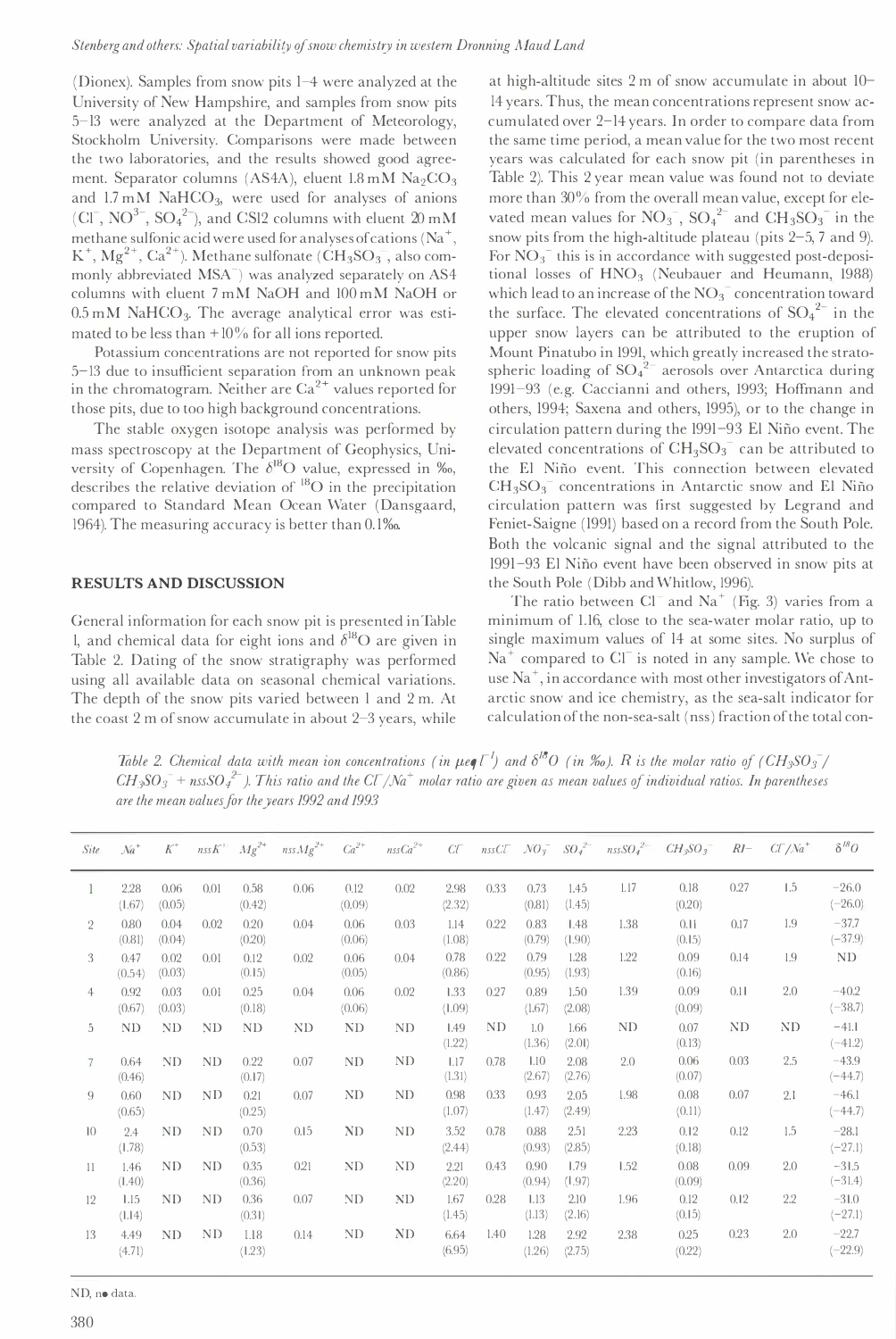

Fig. 3.  $Cl^-/Na^+$  molar ratio vs depth for a coastal site (1) and a high-altitude plateau site (4). The summer seasons in the oxygen isotope record are marked with vertical lines.

centrations of  $K^+$ ,  $Mg^{2+}$ ,  $Ca^{2+}$ ,  $Cl^-$  and  $SO_4^{2-}$ . The nonsea-salt fraction for each ion is calculated by assuming a mean sea-water molar ratio of 0.022 for  $K^+/Na^+, 0.23$  for  $Mg^{2+}/Na^{+}$ , 0.044 for  $Ca^{2+}/Na^{+}$ , 1.16 for Cl /Na<sup>+</sup> and 0.12 for  $SO_4^2$ /Na<sup>+</sup>. The ratio is multiplied by the actual Na<sup>+</sup> concentration in each sample, and the product is then subtracted from the total concentration of the specific ion (with all concentrations expressed in  $\mu$ eq  $l^{-1}$ , yielding the nss fraction of the specific ion. The calculated average sea-salt fraction at sites northeast of Heimefrontfiella is 80% for  $K^+$ ,  $Mg^{2+}$ , Ca<sup>2+</sup> and Cl<sup>-</sup> and 15% for SO<sub>4</sub><sup>2-</sup>. At sites on the polar plateau the calculated sea-salt fraction is less, on average 50% for K<sup>+</sup> and Ca<sup>2+</sup>, 80% for Mg<sup>2+</sup>, 70% for Cl<sup>-</sup> and  $5\%$  for  ${SO_4}^{2-}$ . This implies that other sources than sea spray may be important not only for  $SO_4^2$  but also for K<sup>+</sup>,  $Mg^2$ <sup>+</sup>,  $Ca<sup>2+</sup>$  and Cl, or that fractionation of sea-salt aerosol occurs during transport inland (Mulvaney and others, 1993). A reaction between acid aerosols and sea salt producing gaseous HCI, combined with more efficient transport and deposition of HCI gas to the snow, has been suggested as the major source of nss-Cl<sup>-</sup> in Antarctica (Legrand and Delmas, 1988).

#### Oxygen isotopes and snow accumulation rates

Annual dating of the snow stratigraphy with the help of the  $\delta^{18}$ O profiles was performed by counting the less negative  $\delta^{18}$ O summer peaks. The seasonal amplitude is typically 4-10%0, which is acceptable [or dating in most cases. However, data from pits 2-9 show signs of diffusion due to the snow densification process which is typical for sites with low annual accumulation and large temperature differences between summer and winter (Johnsen, 1977). Since the rela-

tive amounts of the different stable oxygen isotopes in the snow are to a large degree dependent on the temperature during formation of the precipitation (Dansgaard and others, 1973), the mean  $\delta^{18}$ O value for each pit is an indicator of the mean annual temperature at that site. The mean  $\delta^{18}O$ and the 10 m borehole temperature at each site are plotted vs altitude in Figure 4. The significant correlation ( $r^2 = 0.98$ ,  $\sigma = 9.22$ ) between the mean  $\delta^{18}$ O and the 10 m borehole temperature suggests that the  $\delta^{18}$ O mean values from this area are suitable as proxy-temperature indicators.



Fig. 4. The 10 m depth temperature (°C), mean  $\delta^{18}O$  (%0) and mean accumulation rate (cm w.e.  $a^{-1}$ ) at each site vs altitude.

The mean  $\delta^{18}O/10$  m temperature gradient for this dataset is  $0.91\% \,^{\circ}$ C<sup>-1</sup>. In another dataset using 10m firn cores from the Riiser-Larsenisen ice shelf and up to Amundsenisen, the gradient was 1.16‰  $^{\circ}C^{-1}$  (Isaksson and Karlén, 1994a, b). This is higher than the 0.75‰ °C<sup>-1</sup> gradient that is generally used in East Antarctica (Lorius and Merlivat, 1977). If only the sites above 2000 m are used, the mean  $\delta^{18}$ O/10 m temperature gradient becomes 0.74‰ °C<sup>-1</sup>  $(r^2 = 0.98, \sigma = 3.11)$ . In agreement with our previous studies in the area, we find the better-defined 10 m temperature/mean  $\delta^{18}O$  relationship at high-altitude sites the result of a more stable (i.e. better-mixed) moisture source than at more coastal sites (Isaksson and Karien, 1994a, b; Isaksson and others, 1996). In a study by Qin Dahe and others (1994) it was also observed that on the polar plateau the gradient of the mean  $\delta^{18}O/10$  m temperature regression line could shift. These studies show that it is important to be aware of the regional character of the mean  $\delta^{18}O/10$  m temperature gradient when using  $\delta^{18}O$  mean values as proxy-temperature indicators.

Calculation of the annual accumulation was done using the summer peaks in the  $\delta^{18}O$  record or, when this was indistinct, the seasonal variation in the ion records. There was a large variation (60%) in accumulation between years. However, the mean accumulation for each pit (Table I) was in agreement with previous accumulation measurements in the area (Isaksson and Karlén, 1994a, b; Isaksson and others, 1996). The spatial trend shows decreasing values with increasing altitude (Fig. 4).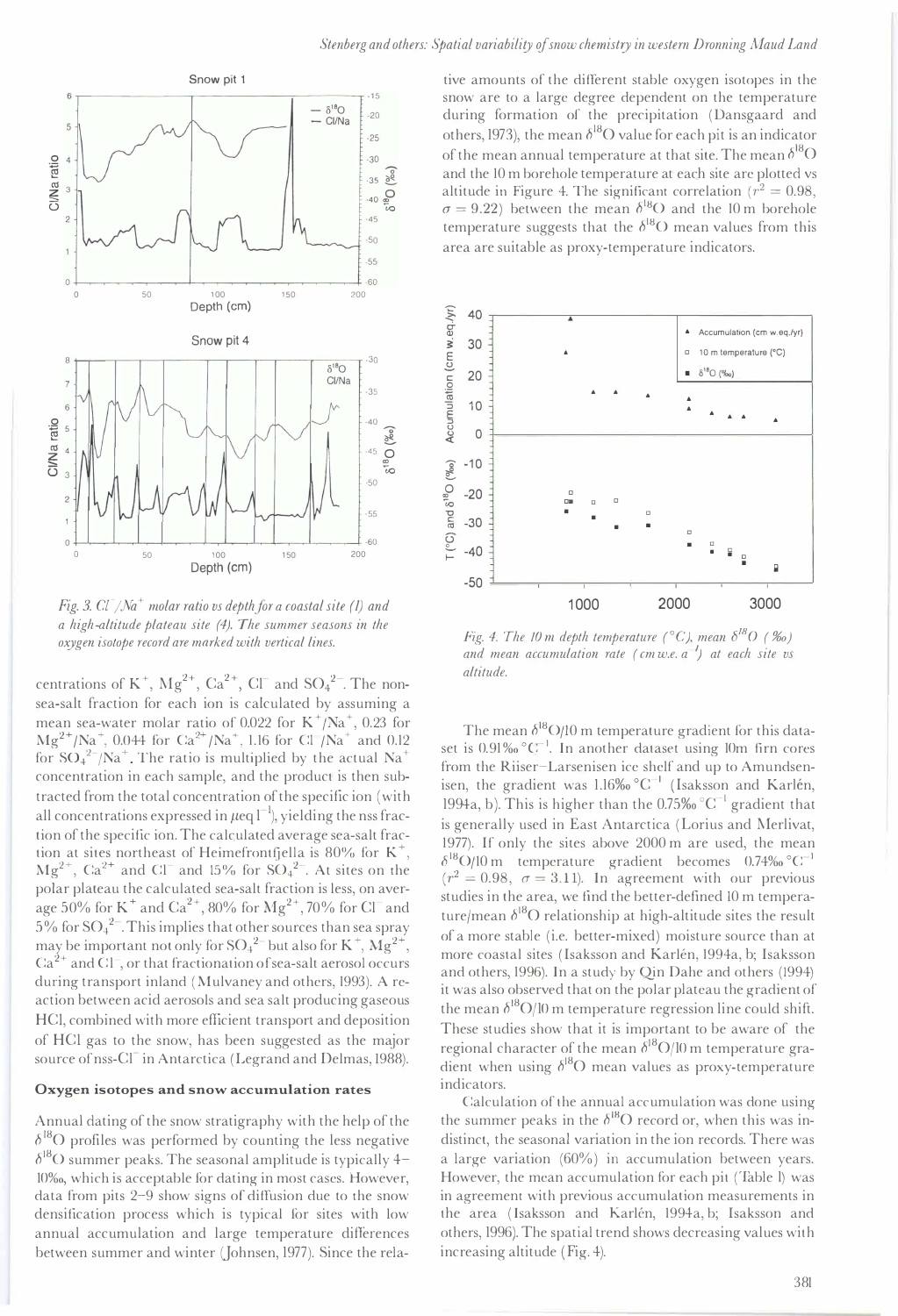

Fig. 5. Relative concentrations of ions at each site vs altitude.

#### Spatial variability of ions

Spatial variability of the ion concentrations in the snow are, except for post-depositional processes, determined by the

distance from coast, temperature, accumulation rate and aerosol properties. In this area the distance from the coast and the altitude are positively correlated, as shown in Figure 2. The relationship between temperature (and  $\delta^{18}O$ ), accumulation rate and altitude is evident from Figure 4. The higher the altitude, the lower the temperature and the lower the accumulation rate. Thus, the parameters are not independent of each other.

The different ions have very different absolute concentrations and they have therefore been plotted as relative concentrations and deposition fluxes in order to compare

relationship between different parameters such as altitude for each snow pit and ion is shown in Figure 5. The the spatial trends. The deposition fluxes were calculated based on the accumulation rate at each site. The concentrations have been normalized (conc. at site X/conc. at site I) to the most coastal site. Relative mean concentration against ions can be divided into two different groups, the sea-salt elements (Na<sup>+</sup>, K<sup>+</sup>, Mg<sup>2+</sup>, Ca<sup>2+</sup>, Cl<sup>-</sup>) and CH<sub>3</sub>SO<sub>3</sub><sup>-</sup> in one group, and  $NO_3^-$  and  $SO_4^{2-}$  in the other group. The sea-salt elements and  $CH_3SO_3^-$  show a decreasing trend in concentration towards the high-altitude plateau, with a more rapid decline at the mountain range Heimefrontfjella (Fig. 5), which most likely acts as an abrupt barrier for the maritime air masses. Nitrate and sulfate show a constant or slightly increasing trend with increasing altitude. The same division into two groups of ions is evident when looking at the relative deposition fluxes (Fig. 6). Because of the almost



Fig. 6. Relative deposition fluxes of ions at each site vs altitude.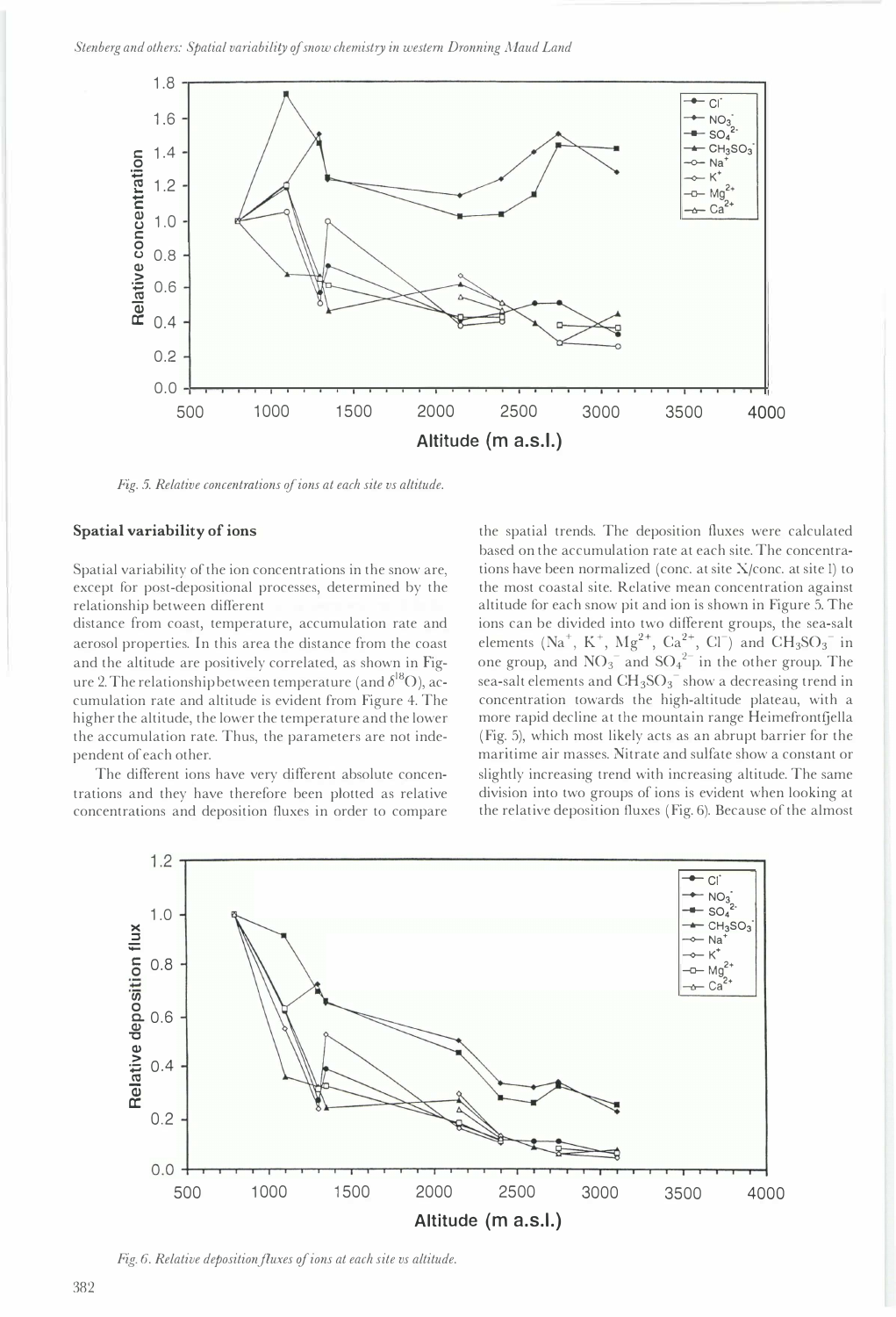

Fig. 7. Mean value of the molar ratio R (  $CH_3SO_3^-/(CH_3SO_3^{-}+nssSO_4^{2-})$  ) at each site vs altitude.

linear relationship in this area between the altitude and the distance from the sea (Fig. 2), the same pattern is obtained when plotting the concentrations against the distance from the sea. Mulvaney and WoHT (1994) found a more rapid decrease in concentrations with distance from the sea in an area with steep coastal topography compared to an area with open topography as on an open ice shelf. This indicates that the altitude has more influence on the concentrations of ions in the snow than the distance from the sea, which can be interpreted as meaning that different air masses are influencing different altitudes. The local marine air masses are only reaching a certain altitude, while long-range transported air masses are influencing the high-altitude plateau.

Both  $SO_4^2$  and  $CH_3SO_3$  are products of marine biogenic production through the oxidation of dimethyl sulfide (DMS) released from phytoplankton. Sulfate may also originate from sea spray, volcanic emissions and stratospheric input, while  $CH_3SO_3^-$  only originates from DMS oxidation. The  $CH<sub>3</sub>SO<sub>3</sub><sup>-</sup>$  fraction of the sulfur species, commonly denoted R (defined as  $CH_3SO_3^-/(CH_3SO_3^-+nssSO_4^{2-})$ (Whung and others, 1994)) varies within a range of 0.04- 0.9 on the coast, and of 0.01-0.5 on the high-altitude plateau. The value of  $R$  in Antarctic snow has been suggested (Saigne and Legrand, 1987; Legrand and others, 1992) to indicate the location for the influencing marine source area at each site. The partitioning between  $\text{CH}_3\text{SO}_3^-$  and  $\text{SO}_4^{2-}$ during DMS oxidation is inferred (Berresheim, 1987) to be temperature-dependent from laboratory oxidation studies (Hynes and others, 1986). This temperature dependency is thought to be responsible for the observed latitudinal gradient of  $R$  (Bates and others, 1992), with higher  $R$  values found at higher latitudes.

The highest mean values for  $R$  are found at the most coastal sites, with a maximum during summer, and the lowest furthest inland (Fig. 7; Table 2). This is in accordance with a local source for coastal sites, a high-latitude source which gives rise to a high  $R$  value and a maximum during summer. The intensity of the sunlight is probably more important than a complete disappearance of the sea ice, which explains why the peak season is earlier than for the sea-salt elements. The high-altitude plateau is influenced by long-range transport, and thus the lower  $R$  value could be explained by a marine biogenic source at lower latitudes. However, a lower  $R$  value could also be due to a larger influence of other sources for sulfate, like volcanic and anthropogenic sources at lower latitudes. The effect on the R value of the Mount Pinatubo eruption is clearly seen in the dataset. However, one should be aware of the total dominance of the 1991-93 El Niño event in the coastal records, which could bias our interpretation of spatial differences.

#### **CONCLUSIONS**

We have presented depth profiles of eight ions and  $\delta^{18}O$ from II snow pits (1-2 m deep) in western Dronning Maud Land to reveal spatial variations in snow chemistry for this part of Antarctica where data are sparse. The depth profiles span 2-14 years. The  $\delta^{18}O$  values from this area are found to be suitable as proxy-temperature indicators with a  $\delta^{18}O/T$ gradient of 0.91‰  $^{\circ}$ C<sup>-1</sup> ( $r^2 = 0.98$ ).

The spatial variability of the ions can be divided into two groups: one with sea-salt elements  $(Na^+, K^+, Mg^{2+},$  $Ca^{2+}$ ,  $Cl^-$ ) and methane sulfonate, and the other with nitrate and sulfate. For the first group the concentrations decrease, and for the second group the concentrations are constant or increase with increasing altitude and increasing distance from the coast, as well as with decreasing temperature and decreasing accumulation rate.

This pattern suggests that the sources for sea-salt elements and methane sulfonate are more local, whereas the sources for nitrate and sulfate are a mixture of local and long range transport. Although methane sulfonate and sulfate have one source in common, DMS oxidation, they show different spatial variability. This means that the ratio between methane sulfonate and sulfate should be used with caution to describe the location of the DMS source.

#### ACKNOWLEDGEMENTS

This traverse in the field was supported by SWEDARP. E. Huss assisted with drilling and sampling activities. The project was financed by the Swedish Natural Science Research Council. Grants for analyzing snow samples were received from Carl Mannerfelts fond, Lillemor och Hans W:son Ahlmanns fond för geografisk forskning, Stiftelsen Ymer-80 and the Swedish Society for Anthropology and Geography (SSAG). Valuable comments on the manuscript were made by C. Richardson and J.-O. Näslund.